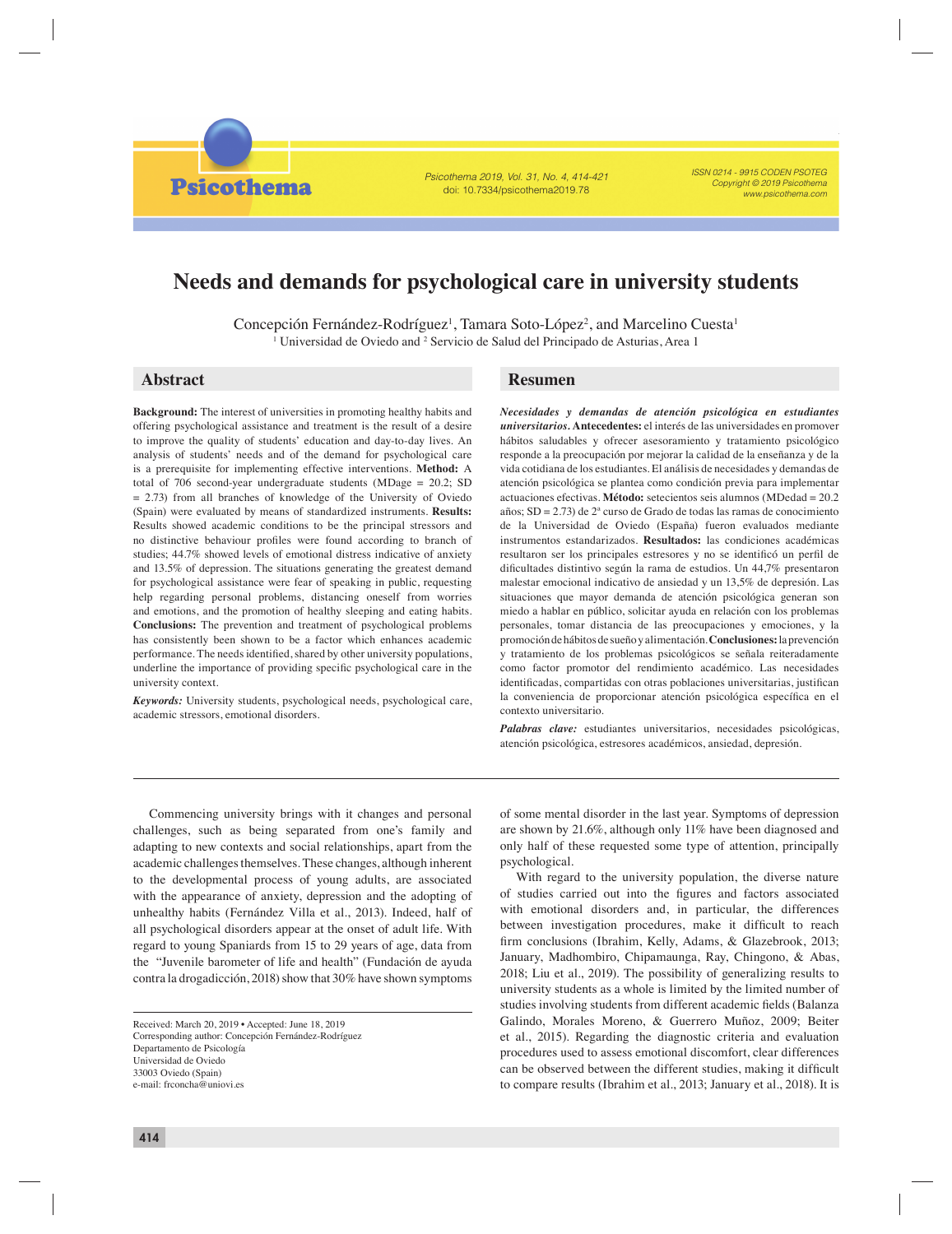common to use screening tests to evaluate anxiety and depression at the same time. Amongst the most commonly-used scales offering methodological guarantees are the *Goldberg Anxiety and Depression Scale (*Goldberg, Bridges, Duncan-Jones, & Grayson, 1988); the *Depression, Anxiety and Stress Test* (Lovibond & Lovibond, 1995); or *the Hospital Anxiety and Depression Scale (*Zigmond & Snaith, 1983). The fact that this last scale has been shown to perform well in detecting possible cases of anxiety and depression and in classifying the severity of such cases in the population in general has led to it becoming the third most commonly used screening instrument in Spanish samples (Terol-Cantero, Cabrera-Perona, & Martín-Aragón, 2015).

With regard to the reliability of the observations, it is important to note that the majority of the studies are transversal. Undoubtedly, the transitory nature of university studies makes it difficult to carry out longitudinal studies, which would be the best way of improving the reliability of the results (Álvarez Astorga et al., 2017; Piumatti, 2018).

Despite these considerations, a higher prevalence of anxiety and depression has been identified amongst university students than amongst the population in general (Brenneisen Mayer et al., 2016; January et al., 2018), and although there is no agreement regarding the age at which emotional distress is at its greatest, it has been shown that worries regarding academic performance and success are the principal modulating conditions of the distress regardless of the year of study (Ishii et al., 2018; January et al., 2018). Exams, time management and an excessive amount of study material have been shown to be conditions which generate greater academic stress, in turn associated with anxiety and depression (Balapala & Indla, 2017; Ibrahim et al., 2013). On the other hand, students with a greater degree of social support showed both greater emotional stability and less health problems (Feldman, Goncalves, Chacón-Puignau, Zaragoza, Bagés, & Rabassó, 2008), since psychological distress has a negative influence both on academic performance and on the quality of life and health of students. It is also important to remember that during time at university, it is common to find changes in habits regarding self-care which may be at the root of future health problems (Alemán-Díaz et al., 2018; Lee & Jung, 2018).

In this context, promoting healthy habits and offering counselling and psychological treatment for university students is tantamount to improving the quality of their education and daily lives. In order to develop specific services to promote health at university, it is first necessary to analyse what the needs and specific demands for psychological assistance of university students are (Campos, Oliveira, Tellos, & Dantas, 2018; Pinto & Martins, 2017).

This study involves a screening of some conditions which have been shown to be potential predictors of academic and emotional distress and/or which have been the objectives of the majority of the interventions of the Healthy Universities in Spain and other countries (Eisenberg, Speer, & Hunt, 2012; January et al., 2018; Labrador, Estupiñá, & García Vera, 2010). The aim is to evaluate the presence and severity of academic and emotional distress and to identify demands for psychological care in students of the University of Oviedo. Given that the sooner preventative and health-promoting measures are taken, the more efficient they will be, the study focuses on students at the beginning of their studies. To be more precise, it focuses on second-year undergraduates in order to ensure that participants have had previous experience of academic life, thus improving the objectivity of the information gathered. To facilitate generalization of results to the university population as a whole, the study was carried out with students from all branches of knowledge.

#### Method

# *Participants*

The participants were second-year undergraduate students from the University of Oviedo from the branches of Health Sciences, Sciences, Engineering, Social Sciences, and Art and Humanities. The final sample comprised 706 students. Thirty-eight were excluded for not filling out the required tests correctly and 6 refused to participate. The sample size, with a confidence level of 95% and a margin of error of 3%, guarantees the representative nature of the population of students, all of whom recently began their studies at the University of Oviedo in the academic year 2016-17.

Of the total, 492 were women and 214 were men, with an average age of 20.2 years (SD =  $2.73$ ; range from 18 to 46 years). Seventy five point six percent lived habitually with their families; 6.5% had family members in their charge; and 14.5% carried out some kind of regular work activity during the academic year. The participation of international exchange students was very limited (n=17; 2.4%). Representation according to branches of study was as follows: Health Sciences, 32%; Social Sciences, 29%; Art and Humanities, 16%; Engineering, 13%; and Sciences, 10%.

## *Instruments*

*Evaluation of the Need for Psychological Assistance Questionnaire (NPAQ)* (Fernández, García, & Paz, 2015). Consists of 12 items which evaluate the distress of university students in three areas: academic performance (items 1-4), interpersonal relationships (items 5-8) and emotional state (items 9-12). Each item is scored from "nothing" (0) to "a lot" (4). The sum offers a total score for each scale. Higher values are indicative of greater difficulty/distress. NPAQ also explores interest in receiving psychological care (yes/no) in relation to each of the conditions evaluated and to 10 healthy habits (food, sleep, physical exercise, free time, sexual relationships, alcohol consumption, tobacco, other substances, social networks and gambling). The exploratory factor analysis, using the unweighted least squares (ULS) extraction method and Direct Oblimin rotation revealed a structure adjusted to a model of three factors, which explained 43% of the total variation. This result confirmed that the questionnaire responded satisfactorily to the three evaluation areas for which it was designed. The values of internal consistency of the test were between moderate and high, with a Cronbach alfa of .83 for the total score;  $\alpha = .65$  for the academic achievement scale;  $\alpha = .81$  for the interpersonal relationships scale; and  $\alpha = 70$  for emotional distress. The scores in the questionnaire showed a significant correlation with several standardized measures of anxiety, depression and general distress (BSI, Derogatis & Melisaratos, 1983). In the sample used, the reliabilities obtained were of  $\alpha = .60$ for academic performance;  $\alpha = 71$  for interpersonal relationships; α=.71 for emotional distress and α=.81 for the total scale.

*Hospital Anxiety and Depression Scale (HADS)* (Zigmond & Snaith, 1983). The HADS contains 14 items which evaluate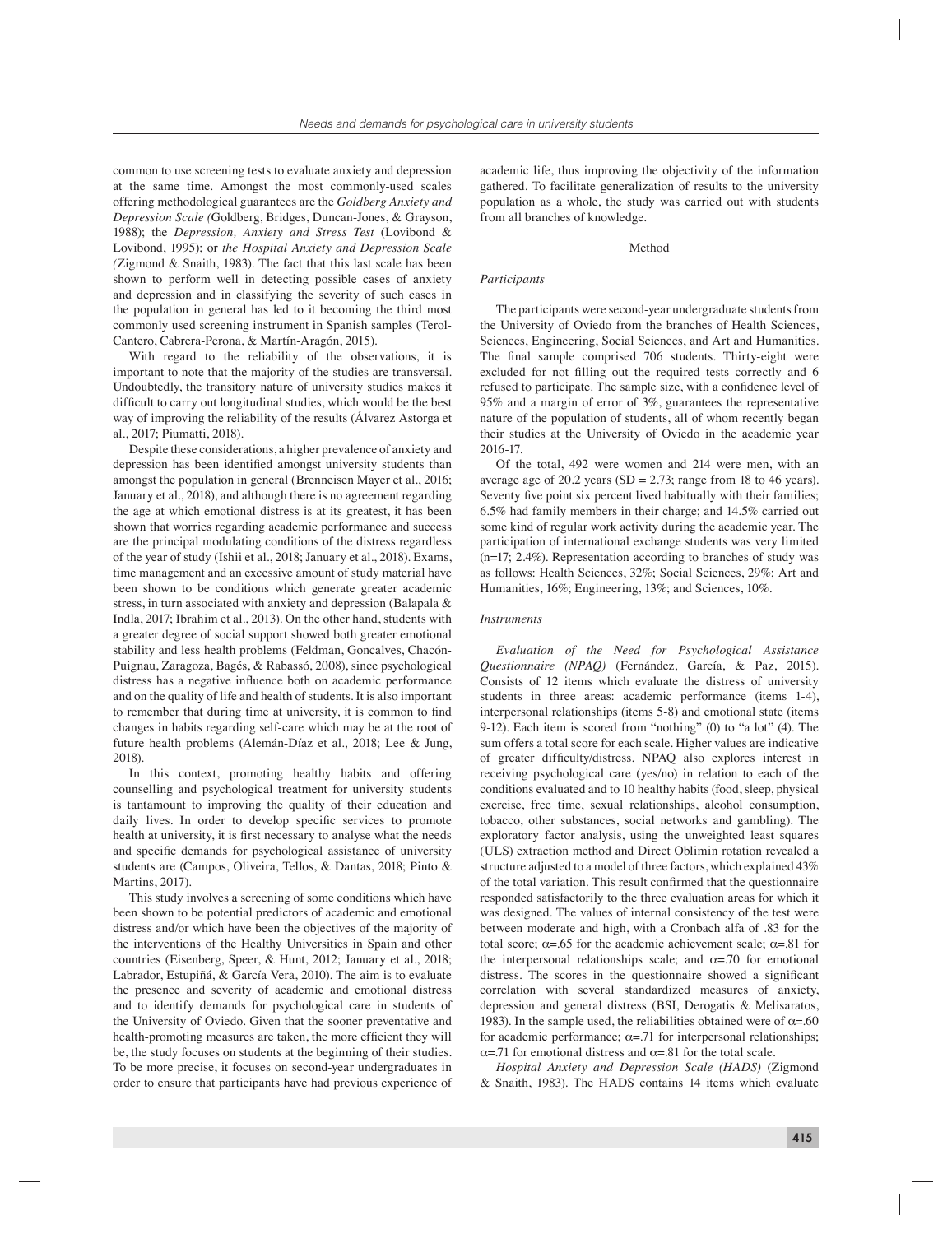responses regarding anxiety and depression (0-3 points). It has a bifactorial structure and includes one subscale for anxiety (HADS-A) and another for depression (HADS-D). Scores above 8 are indicative of possible clinical cases and above 11 of clinical cases. The sensitivity and specificity of these cut-off points are between .70 and .90. The internal consistency levels for the anxiety scale range from .68 to .93 and for the depression scale between .67 and .89 (Norton, Cosco, Doyle, Done, & Sacker, 2013). The Spanish version obtains internal consistency levels of .86 in both scales (Quintana, Padierna, Esteban, Arostegui, Bilbao, & Ruiz, 2003). The values of internal consistency reliability in the study sample were .80 and .68 for anxiety and depression respectively.

#### *Procedure*

Deans and/or professors of all the faculties of the University of Oviedo were informed of the aim of the study and their permission was requested to administer the tests in a paper-based format and collectively in the students' usual lecture theatres at a time when university exams were not imminent. The same protocol was followed in all the faculties. Before applying the tests, participants were informed of the objective, procedure, anonymous nature and ethical guarantees of the study and their consent to participate was requested. Filling out the questionnaires took between 10 and 15 minutes at the beginning and/or end of the classes.

#### *Data analysis*

Responses were described by means of percentages. When differences in percentages between the different branches of knowledge were analysed, the Bonferroni correction was used to prevent an increase in Type I errors. Analysis of Variance (ANOVA) was employed to study differences between groups in all the scales according to branch of knowledge and sex. The assumption of homogeneity was checked using Levene's test and Cohen's d was used as effect size index. The significance level was set at 0.01 in order to correct the effect of the multiplicity of comparisons. When the ANOVA was statistically significant, post hoc comparisons were carried out using the Bonferroni correction. The analyses were carried out using the IBM-SPSS (Version 24) software.

#### Results

# *Need for psychological assistance (NPAQ)*

Table 1 shows the percentages of students who manifested some degree of difficulty in the items of the NPAQ according to the branch of study of their degree. "Quite a lot" or "a lot" of distress was manifested by >1/3 of the participants with regard to academic workload (item 3) and speaking in public (item 4). This same level of distress was shown by >1/5 students regarding distancing themselves from personal problems (item 10), requesting help with problems (item 6) and stress and physical discomfort (item 9). The other conditions evaluated affected, to the same extent, a similar number of participants, between 5% and 20%. Between the different branches of studies, statistically significant differences can be observed in the lower frequency with which students of Social Sciences identified distress regarding academic performance. Students of Art and Humanities showed slightly

greater problems regarding peer relationships than those studying Social Sciences or Engineering. In comparison to Humanities students, Engineering students reported less problems of stress and physical discomfort, and also of difficulty in distancing themselves from personal problems and inability to face the future. Students of Health Sciences, Social Sciences and Engineering reported less problems regarding facing the future than Humanities and Science students (Table 1).

## *Requests for Psychological Assistance (NPAQ)*

The percentages of participants interested in receiving psychological care with regard to each of the conditions evaluated are shown in Table 2. The situations which generated the greatest demand for psychological assistance were: fear of speaking in public, requesting help from others, distancing oneself from one's own problems and study method. Social Science students were the ones that requested least assistance. Indeed, with regard to academic problems and stress and physical discomfort, the difference compared to Health Sciences students was statistically significant, as was that for interpersonal relations as compared to students of Sciences and Humanities (Table 2).

# *Requests for psychological assistance to promote healthy habits (NPAQ)*

Requests for assistance focused principally on basic self-care habits (Table 3), particularly to promote physical activity, good sleep habits and a healthy diet. A statistically significantly greater number of Humanities students demanded assistance in promoting physical exercise habits. Social Science students requested less assistance than Humanities and Science students to promote healthy habits in free time and use of social networks and also less than Engineering students with regard to gambling, this latter group being the one which, in terms of percentages, demanded most help in this area (Table 3).

#### *Emotional state, Anxiety, Depression (HADS)*

Table 4 shows how, of the total sample, 44.7% manifested emotional distress indicative of anxiety and 13.5% of depression. Symptoms of clinical-case anxiety were shown by 20.5% and of probable clinical cases by as many as 24.2%. Regarding the cases of depression, 4% were clinical cases and 9.5% probable clinical cases. Statistically significant differences can be observed in the proportion of cases of clinical depression between Health Science students and Humanities students and in anxiety between Social Sciences and Humanities, it being the Humanities students, in both cases, who are more emotionally affected.

#### *Differences according to branch and sex*

A global score was calculated for each of the three scales of the NPAQ and these, together with the two scales of the HADS, were used as dependent variables in successive Variance Analyses in which branch of knowledge and sex were taken as factors. Leven's test was not statistically significant in any of the cases and neither was the interaction between branch and sex. Table 5 shows the results of the ANOVAS, which show that the effect sizes for those differences which were statistically significant were low or very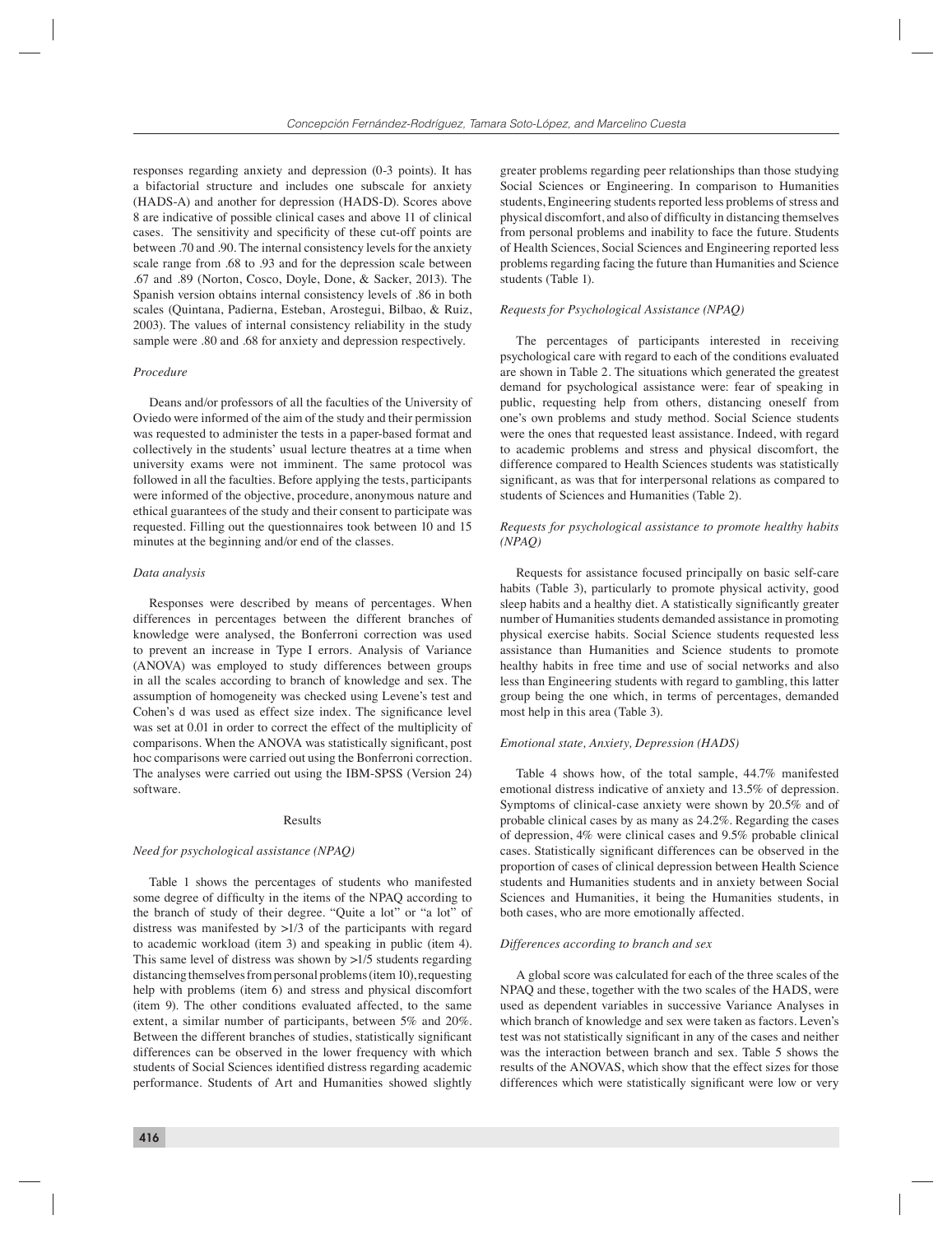| Table 1<br>Percentage of students who chose each of the response categories in the items of the NPAQ in the different branches of knowledge in the University of Oviedo and for<br>the total sample |                                                                                                                                    |                                      |                                      |                                     |                                      |                                      |                                      |                                              |  |  |  |
|-----------------------------------------------------------------------------------------------------------------------------------------------------------------------------------------------------|------------------------------------------------------------------------------------------------------------------------------------|--------------------------------------|--------------------------------------|-------------------------------------|--------------------------------------|--------------------------------------|--------------------------------------|----------------------------------------------|--|--|--|
|                                                                                                                                                                                                     |                                                                                                                                    | <b>Health</b><br><b>Sciences</b>     | Social<br><b>Sciences</b>            | <b>Engineering</b>                  | Art and<br><b>Humanities</b>         | <b>Sciences</b>                      | <b>Total</b>                         | * Differences                                |  |  |  |
| 1. Study Method                                                                                                                                                                                     | Nothing<br>Little<br>Moderate<br>Quite a lot<br>A lot                                                                              | 15.0<br>46.9<br>24.3<br>9.7<br>4.0   | 22.5<br>42.6<br>23.5<br>9.3<br>2.0   | 10.9<br>40.2<br>31.5<br>12.0<br>5.4 | 20.5<br>42.0<br>22.3<br>9.8<br>5.4   | 8.2<br>43.8<br>26.0<br>19.2<br>2.7   | 16.8<br>43.7<br>24.9<br>10.9<br>3.7  |                                              |  |  |  |
| 2. Academic performance                                                                                                                                                                             | Nothing<br>Little<br>Moderate<br>Quite a lot<br>A lot                                                                              | 22.6<br>47.8<br>18.6<br>8.8<br>2.2   | 40.0<br>40.5<br>13.2<br>3.9<br>2.4   | 19.6<br>38.0<br>27.2<br>14.1<br>1.1 | 20.7<br>44.1<br>18.0<br>14.4<br>2.7  | 19.2<br>43.8<br>19.2<br>8.2<br>9.6   | 26.6<br>43.4<br>18.1<br>8.9<br>3.0   | b with all<br>b with c<br>b with c and d     |  |  |  |
| 3. Work overload                                                                                                                                                                                    | Nothing<br>Little<br>Moderate<br>Quite a lot<br>A lot                                                                              | 8.0<br>25.2<br>31.4<br>22.1<br>13.3  | 10.2<br>26.8<br>29.3<br>22.9<br>10.7 | 8.7<br>27.2<br>29.3<br>25.0<br>9.8  | 10.7<br>25.9<br>30.4<br>25.0<br>8.0  | 5.5<br>23.3<br>41.1<br>21.9<br>8.2   | 8.9<br>25.8<br>31.4<br>23.2<br>10.7  |                                              |  |  |  |
| 4. Fear of speaking in public                                                                                                                                                                       | Nothing<br>Little<br>Moderate<br>Quite a lot<br>A lot                                                                              | 19.9<br>29.2<br>15.5<br>22.6<br>12.8 | 25.4<br>29.8<br>18.5<br>16.1<br>10.2 | 27.2<br>33.7<br>13.0<br>17.4<br>8.7 | 19.6<br>25.0<br>17.0<br>18.8<br>19.6 | 17.8<br>21.9<br>20.5<br>17.8<br>21.9 | 22.2<br>28.5<br>16.8<br>18.9<br>13.6 |                                              |  |  |  |
| 5. Peer relationships                                                                                                                                                                               | Nothing<br>Little<br>Moderate<br>Quite a lot<br>A lot                                                                              | 47.8<br>34.5<br>9.3<br>7.1<br>1.3    | 60.1<br>29.1<br>7.4<br>3.0<br>0.5    | 62.0<br>26.1<br>5.4<br>6.5<br>0.0   | 43.8<br>30.4<br>18.8<br>5.4<br>1.8   | 47.9<br>23.3<br>15.1<br>8.2<br>5.5   | 47.8<br>30.0<br>10.3<br>5.7<br>1.4   | d with b and c                               |  |  |  |
| 6. Requesting help                                                                                                                                                                                  | Nothing<br>Little<br>Moderate<br>Quite a lot<br>A lot                                                                              | 25.7<br>31.9<br>20.4<br>15.0<br>7.1  | 29.8<br>30.7<br>20.5<br>11.2<br>7.8  | 34.1<br>33.0<br>16.5<br>7.7<br>8.8  | 19.8<br>36.0<br>14.4<br>21.6<br>8.1  | 21.9<br>41.1<br>13.7<br>11.0<br>12.3 | 26.6<br>33.3<br>18.3<br>13.6<br>8.2  |                                              |  |  |  |
| 7. Expressing opinions/emotions                                                                                                                                                                     | Nothing<br>Little<br>Moderate<br>Quite a lot<br>A lot                                                                              | 28.8<br>37.2<br>18.6<br>10.6<br>4.9  | 41.0<br>30.2<br>20.5<br>5.4<br>2.9   | 41.3<br>32.6<br>14.1<br>10.9<br>1.1 | 35.7<br>28.6<br>19.6<br>11.6<br>4.5  | 31.0<br>42.3<br>15.5<br>9.9<br>1.4   | 35.3<br>33.7<br>18.4<br>9.2<br>3.4   |                                              |  |  |  |
| 8. Family relationships                                                                                                                                                                             | Nothing<br>Little<br>Moderate<br>Quite a lot<br>A lot                                                                              | 66.8<br>19.9<br>7.1<br>3.5<br>2.7    | 74.1<br>14.6<br>4.4<br>3.9<br>2.9    | 69.6<br>17.4<br>6.5<br>4.3<br>2.2   | 58.9<br>17.0<br>12.5<br>6.3<br>5.4   | 65.8<br>24.7<br>5.5<br>2.7<br>1.4    | 67.9<br>18.1<br>6.9<br>4.1<br>3.0    |                                              |  |  |  |
| 9. Stress/Physical discomfort                                                                                                                                                                       | Nothing<br>Little<br>Moderate<br>Quite a lot<br>A lot                                                                              | 27.9<br>35.8<br>19.0<br>11.9<br>5.3  | 34.6<br>28.8<br>20.0<br>12.2<br>4.4  | 42.4<br>25.0<br>21.7<br>9.8<br>1.1  | 23.4<br>30.6<br>22.5<br>13.5<br>9.9  | 31.5<br>27.4<br>20.5<br>13.7<br>6.8  | 31.4<br>30.7<br>20.4<br>12.2<br>5.4  | c with d                                     |  |  |  |
| 10. Distancing oneself from personal<br>problems                                                                                                                                                    | Nothing<br>Little<br>Moderate<br>Quite a lot<br>A lot                                                                              | 15.5<br>35.4<br>24.8<br>18.1<br>6.2  | 19.0<br>36.6<br>21.0<br>15.1<br>8.3  | 27.2<br>40.2<br>16.3<br>13.0<br>3.3 | 10.7<br>30.4<br>25.9<br>25.0<br>8.0  | 11.1<br>45.8<br>18.1<br>13.9<br>11.1 | 16.8<br>36.6<br>22.1<br>17.3<br>6.2  | c with d                                     |  |  |  |
| 11. Inability to face the future                                                                                                                                                                    | Nothing                                                                                                                            | 49.6                                 | 46.3                                 | 56.5                                | 33.3                                 | 26.0                                 | 44.6                                 | a with d and e<br>b with e<br>c with d and e |  |  |  |
|                                                                                                                                                                                                     | Little<br>Moderate<br>Quite a lot<br>A lot                                                                                         | 35.4<br>9.3<br>4.0<br>1.8            | 32.7<br>13.2<br>3.9<br>3.9           | 29.3<br>9.8<br>3.3<br>1.1           | 32.4<br>18.0<br>11.7<br>4.5          | 45.2<br>16.4<br>6.8<br>5.5           | 34.4<br>12.6<br>5.4<br>3.1           |                                              |  |  |  |
| 12. Abandonment of relevant activities                                                                                                                                                              | Nothing<br>Little<br>Moderate<br>Quite a lot<br>A lot                                                                              | 50.4<br>30.5<br>10.2<br>5.8<br>3.1   | 58.5<br>24.4<br>8.8<br>6.3<br>2.0    | 44.6<br>31.5<br>17.4<br>4.3<br>2.2  | 47.3<br>24.1<br>11.6<br>10.7<br>6.3  | 39.7<br>32.9<br>16.4<br>6.8<br>4.1   | 50.4<br>28.1<br>11.6<br>6.6<br>3.2   |                                              |  |  |  |
|                                                                                                                                                                                                     | * p< .05 (using Bonferroni correction). a: Health Sciences; b: Social Sciences; c: Engineering; d: Art and Humanities; e: Sciences |                                      |                                      |                                     |                                      |                                      |                                      |                                              |  |  |  |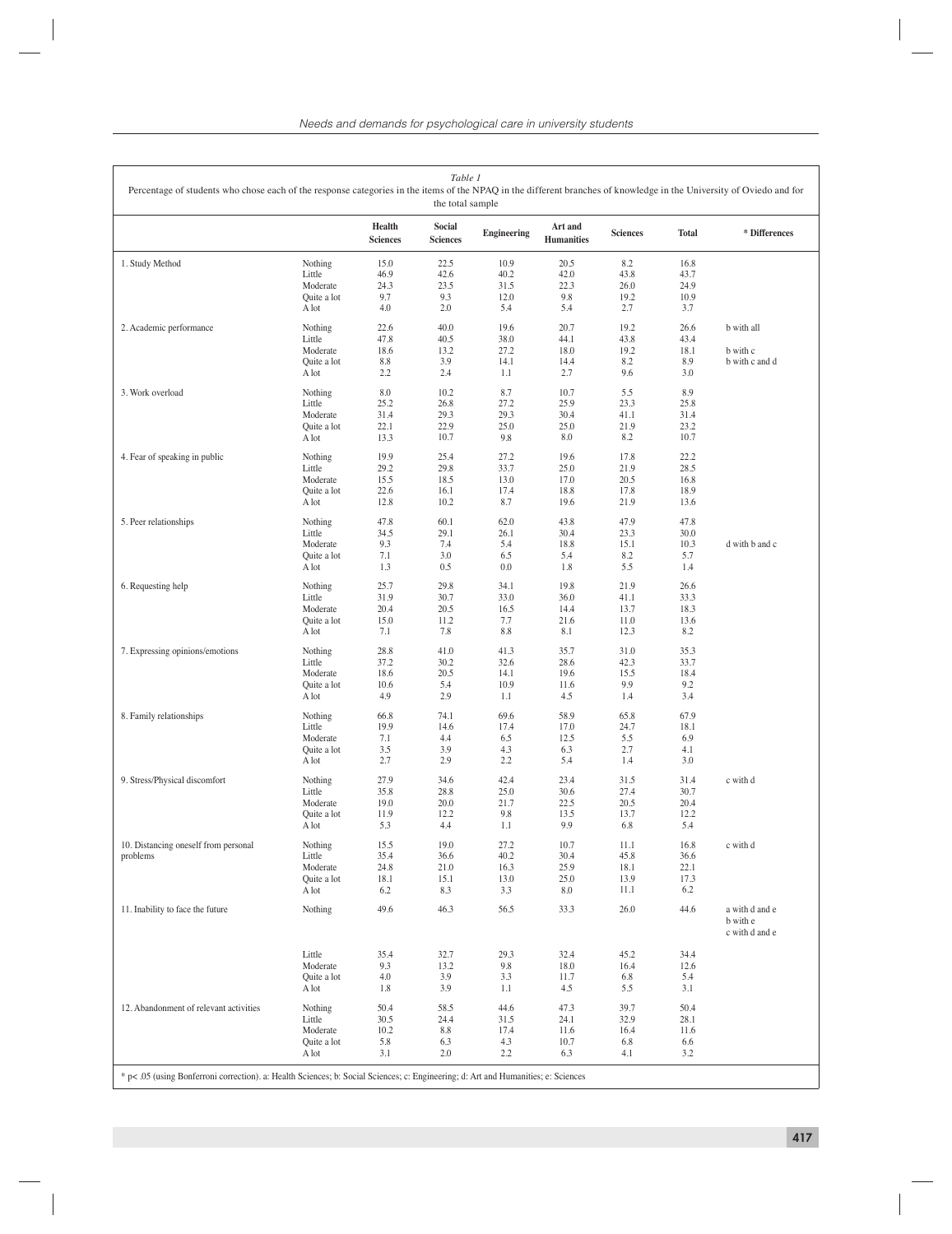low. In line with the previous data, it can be noted that students of Humanities were the ones which showed the greatest differences compared to the rest of the branches in interpersonal relationships

and emotional state, while Social Science students reported less difficulties in the academic sphere, particularly in comparison with students of Health Sciences and Sciences.

| Table 2                                                                                                                                                                |
|------------------------------------------------------------------------------------------------------------------------------------------------------------------------|
| Percentage of students in the different branches of knowledge who would request psychological care with regard to academic conditions, interpersonal relationships and |
| emotional state (NPAO)                                                                                                                                                 |

|                                               | Health<br><b>Sciences</b> | <b>Social</b><br><b>Sciences</b> | Engineering | Art and<br><b>Sciences</b><br><b>Humanities</b> |      | <b>Total</b> | * Differences              |  |  |
|-----------------------------------------------|---------------------------|----------------------------------|-------------|-------------------------------------------------|------|--------------|----------------------------|--|--|
| 1. Study method                               | 10.2                      | 1.0                              | 6.5         | 6.3                                             | 8.2  | 6.2          | b with a and e             |  |  |
| 2. Academic Performance                       | 2.7                       | 0.0                              | 2.2         | 0.9                                             | 5.5  | 1.8          | b with e                   |  |  |
| 3. Work overload                              | 7.5                       | 1.5                              | 4.3         | 4.5                                             | 2.7  | 4.4          | a with b                   |  |  |
| 4. Fear of speaking in public                 | 14.6                      | 3.4                              | 5.4         | 6.3                                             | 9.6  | 8.3          | a with b                   |  |  |
| 5. Peer relationships                         | 4.9                       | 0.5                              | 2.2         | 2.7                                             | 4.1  | 2.8          |                            |  |  |
| 6. Requesting help                            | 4.4                       | 1.0                              | 7.8         | 9.0                                             | 12.3 | 5.4          | b with c. d and e          |  |  |
| 7. Expressing opinions/emotions               | 1.8                       | 1.0                              | 7.6         | 3.6                                             | 11.3 | 3.5          | a with e<br>b with c and e |  |  |
| 8. Family relationships                       | 2.7                       | 2.4                              | 2.2         | 1.8                                             | 9.6  | 3.1          |                            |  |  |
| 9. Stress/Physical discomfort                 | 7.1                       | 1.5                              | 2.2         | 4.5                                             | 2.7  | 4.0          | a with b                   |  |  |
| 10. Distancing oneself from personal problems | 8.8                       | 2.9                              | 5.4         | 8.0                                             | 8.3  | 6.5          |                            |  |  |
| 11. Inability to face the future              | 5.3                       | 2.0                              | 5.4         | 7.2                                             | 5.5  | 4.7          |                            |  |  |
| 12. Abandonment of relevant activities        | 5.3                       | 1.5                              | 1.1         | 5.4                                             | 0.0  | 5.3          |                            |  |  |
| * p< .05 (using Bonferroni correction)        |                           |                                  |             |                                                 |      |              |                            |  |  |

a: Health Sciences; b: Social Sciences; c; Engineering; d: Art and Humanities; e: Sciences

| Table 3<br>Percentages of students in each branch of knowledge who would request help in acquiring healthy habits (NPAQ) |      |      |      |      |      |      |                                  |  |  |  |  |
|--------------------------------------------------------------------------------------------------------------------------|------|------|------|------|------|------|----------------------------------|--|--|--|--|
| <b>Health Sciences</b><br>Engineering<br><b>Sciences</b><br><b>Total</b><br><b>Social Sciences</b><br><b>Humanities</b>  |      |      |      |      |      |      |                                  |  |  |  |  |
| Food                                                                                                                     | 33.2 | 28.3 | 19.6 | 32.1 | 31.5 | 29.7 |                                  |  |  |  |  |
| Sleep                                                                                                                    | 39.8 | 31.2 | 18.5 | 37.5 | 37.0 | 33.9 | c with a and d                   |  |  |  |  |
| Exercise                                                                                                                 | 36.3 | 31.7 | 20.7 | 52.7 | 37.0 | 35.6 | d with a, b and c                |  |  |  |  |
| Free time                                                                                                                | 15.9 | 9.3  | 7.6  | 22.3 | 31.5 | 15.5 | b with d and e<br>c with d and e |  |  |  |  |
| Sexual relationships                                                                                                     | 3.5  | 2.4  | 4.3  | 7.1  | 8.2  | 4.4  |                                  |  |  |  |  |
| Alcohol                                                                                                                  | 5.3  | 3.9  | 8.7  | 5.4  | 2.7  | 5.1  |                                  |  |  |  |  |
| Smoking                                                                                                                  | 5.3  | 12.7 | 5.4  | 5.4  | 6.8  | 7.6  |                                  |  |  |  |  |
| Addictive substances                                                                                                     | 1.8  | 2.9  | 7.6  | 2.7  | 2.7  | 3.1  |                                  |  |  |  |  |
| Social networks                                                                                                          | 12.8 | 6.8  | 7.6  | 17.1 | 16.4 | 11.5 | b with d                         |  |  |  |  |
| Gambling                                                                                                                 | 2.2  | 1.0  | 8.7  | 1.8  | 5.5  | 3.0  | b with c                         |  |  |  |  |

\* p< .05 (using Bonferroni correction)

a: Health Sciences; b: Social Sciences; c; Engineering; d: Art and Humanities; e: Sciences

| Table 4<br>Presence of depression and anxiety amongst students in the different branches of knowledge (HADS) (%) |               |                        |                        |             |                              |                 |       |               |  |  |  |  |
|------------------------------------------------------------------------------------------------------------------|---------------|------------------------|------------------------|-------------|------------------------------|-----------------|-------|---------------|--|--|--|--|
|                                                                                                                  |               | <b>Health Sciences</b> | <b>Social Sciences</b> | Engineering | Art and<br><b>Humanities</b> | <b>Sciences</b> | Total | * Differences |  |  |  |  |
|                                                                                                                  | No case       | 89.8                   | 88.3                   | 90.1        | 77.5                         | 80.8            | 86.5  | a with d      |  |  |  |  |
| Depression                                                                                                       | Probable case | 8.0                    | 8.3                    | 7.7         | 13.5                         | 13.7            | 9.5   |               |  |  |  |  |
|                                                                                                                  | Clinical case | 2.2                    | 3.4                    | 2.2         | 9.0                          | 5.5             | 4.0   | a with d      |  |  |  |  |
|                                                                                                                  | No case       | 56.2                   | 60.5                   | 60.4        | 42.3                         | 50.7            | 55.2  | b with d      |  |  |  |  |
| Anxiety                                                                                                          | Probable case | 22.1                   | 21.0                   | 26.4        | 34.2                         | 21.9            | 24.2  |               |  |  |  |  |
|                                                                                                                  | Clinical case | 21.7                   | 18.5                   | 13.2        | 23.4                         | 27.4            | 20.5  |               |  |  |  |  |

\* p< .05 (using Bonferroni correction)

a: Health Sciences; b: Social Sciences; c; Engineering; d: Art and Humanities; e: Sciences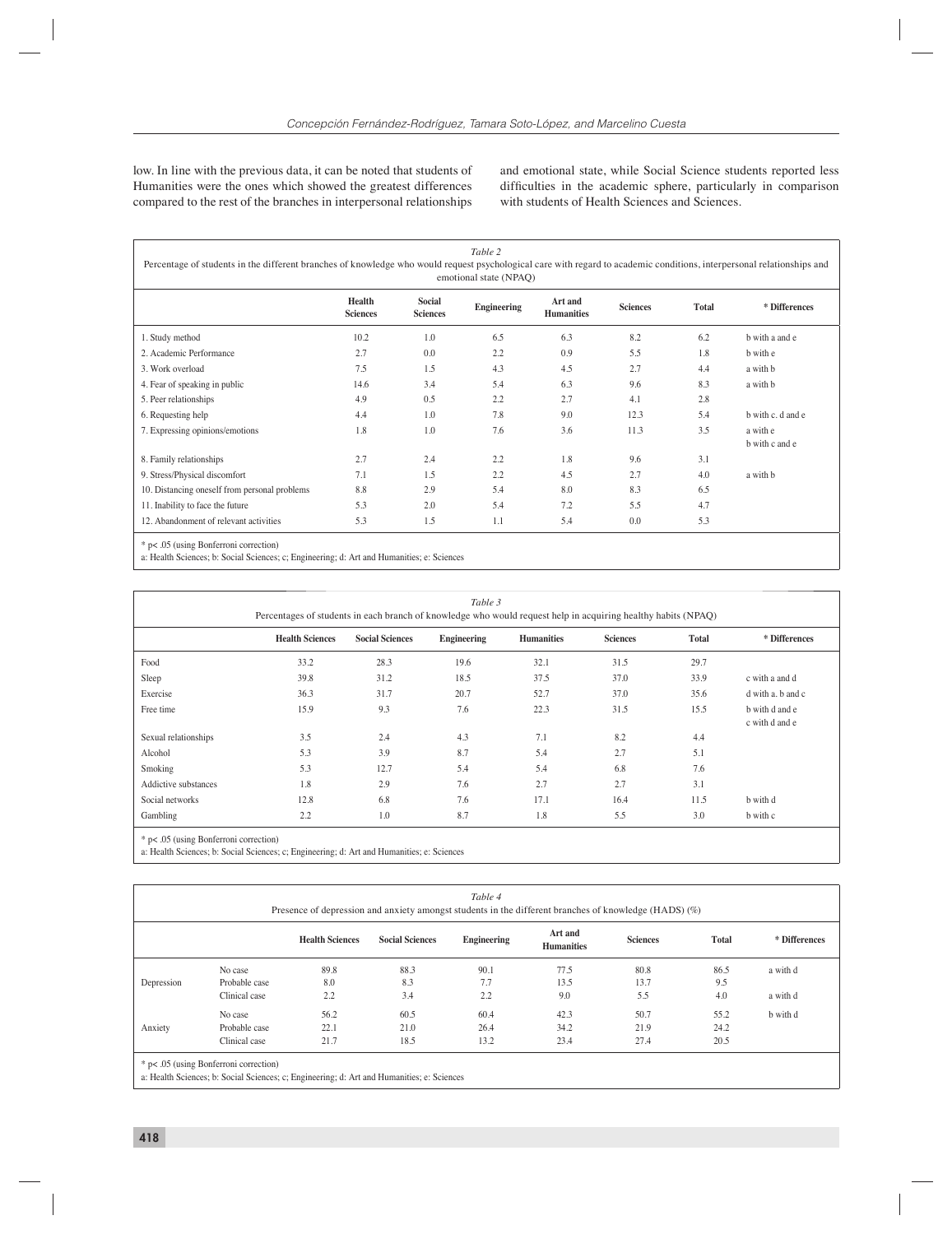| Table 5<br>Differences in means by branch of knowledge and sex                             |                                  |                                  |                  |                            |                 |      |              |       |                              |                |                |            |              |       |  |  |  |
|--------------------------------------------------------------------------------------------|----------------------------------|----------------------------------|------------------|----------------------------|-----------------|------|--------------|-------|------------------------------|----------------|----------------|------------|--------------|-------|--|--|--|
|                                                                                            |                                  | <b>Branch</b>                    |                  |                            |                 |      |              |       |                              |                |                | <b>Sex</b> |              |       |  |  |  |
|                                                                                            | <b>Health</b><br><b>Sciences</b> | <b>Social</b><br><b>Sciences</b> | Engi-<br>neering | Art and<br>Humani-<br>ties | <b>Sciences</b> | F    | $\mathbf{p}$ | d     | post-hoc                     | Women          | Men            | F          | $\mathbf{p}$ | d     |  |  |  |
|                                                                                            | Mean<br>(SD)                     | Mean<br>(SD)                     | Mean<br>(SD)     | Mean<br>(SD)               | Mean<br>(SD)    |      |              |       |                              | Mean<br>(SD)   | Mean<br>(SD)   |            |              |       |  |  |  |
| Academic performance                                                                       | 6.48<br>(2.96)                   | 5.65<br>(2.99)                   | 6.47<br>(2.89)   | 6.56<br>(3.12)             | 7.18<br>(3.29)  | 4.38 | .002         | 0.314 | b with a and e               | 6.52<br>(3.05) | 5.88<br>(3.01) | 6.5        | .011         | 0.209 |  |  |  |
| Interpersonal relationships                                                                | 4.07<br>(3.34)                   | 3.35<br>(2.90)                   | 3.26<br>(3.21)   | 4.57<br>(3.44)             | 4.08<br>(3.48)  | 3.65 | .006         | 0.293 | d with b and c               | 3.85<br>(3.18) | 3.81<br>(3.46) | 0.02       | .876         | 0.013 |  |  |  |
| <b>Emotional distress</b>                                                                  | 4.49<br>(3.03)                   | 4.35<br>(3.19)                   | 3.78<br>(2.91)   | 5.66<br>(3.77)             | 5.28<br>(3.30)  | 5.67 | > 0.001      | 0.358 | d with a. b and c<br>c and e | 4.88<br>(3.32) | 4.04<br>(3.03) | 9.95       | .002         | 0.259 |  |  |  |
| Anxiety                                                                                    | 7.54<br>(3.86)                   | 7.09<br>(3.68)                   | 6.91<br>(3.34)   | 8.36<br>(3.65)             | 8.19<br>(4.03)  | 3.28 | .011         | 0.271 |                              | 7.96<br>(3.84) | 6.50<br>(3.34) | 23.38      | > 0.001      | 0.420 |  |  |  |
| Depression                                                                                 | 3.60<br>(2.83)                   | 3.42<br>(3.01)                   | 3.48<br>(2.66)   | 4.95<br>(3.45)             | 4.42<br>(3.14)  | 6.14 | > 0.001      | 0.375 | d with a. b and c            | 3.90<br>(3.12) | 3.67<br>(2.84) | 0.83       | .364         | 0.075 |  |  |  |
| a: Health Sciences; b: Social Sciences; c; Engineering; d: Art and Humanities; e: Sciences |                                  |                                  |                  |                            |                 |      |              |       |                              |                |                |            |              |       |  |  |  |

### Discussion

The aim of this study was to carry out a screening of the presence and severity of academic and emotional distress amongst second-year students in all branches of knowledge of the University of Oviedo, and also of their interest in receiving psychological care in these areas. We believe that the procedure followed allows us to generalize the results to this university population. The variables studied were chosen and are justified in line with previous research (Álvarez Astorga et al., 2017; Ibrahim et al., 2013; January et al., 2018; Liu et al., 2019; Pinto & Martins, 2017; Ryan, Marley, Still, Lyons,  $\&$  Hood, 2017). The evaluation instruments were specific and with psychometric guarantees, and although the alfa coefficient values on the scale of academic performance of the NPAQ showed certain limitations, according to the CET-R (Hernández, Ponsoda, Muñiz, Prieto, & Elosua, 2016), values between .60 and .70 can be considered adequate and not invalidating. Ethical norms (Muñiz & Fonseca, 2019) were respected in the application of the tests, in a sample which is large enough to be considered representative of the population studied. Regarding possible limitations of the study, there were certain peculiarities in the make-up of the sample could restrict generalization of the study. A complete sociodemographic and academic stratification of the students was not carried out. With regard to the representation of the different branches of knowledge of the University of Oviedo, Health Science students had a greater presence in the study than in the university population as a whole, whilst Engineering students had a smaller one. There was also a greater presence of women than would correspond to the men/ women ratio of the university. It is, however, important to note that the majority of women, as is to be expected, were from those branches of study where there is a greater presence of women in general, namely Social Sciences and Art and Humanities. In any case, in no branch of studies were differences found according to sex. It would therefore appear unlikely that the results would have been significantly different had there been a greater number of men amongst the participants.

Difficulties and distress were generated in the greatest percentage of students by academic conditions. However, although the number of students affected varied from one branch of knowledge to another, the results do not allow identifying a distinct profile of academic difficulties for each branch. On the other hand, the principal academic stressors amongst these more recently-arrived undergraduates from the University of Oviedo were management of academic workload and dealing with the fear of speaking in public. Similar results can be found in previous studies, which identify exams, time management and an excessive quantity of study material as the situations which generate the greatest degree of academic stress (Balapala & Indla, 2017; Ishii et al., 2018; January et al., 2018).

Emotional difficulties were extremely common amongst the participants, as has previously been observed in university students of different nationalities (Alemán-Díaz et al., 2018; Brenneisen Mayer et al., 2016; January et al., 2018; Liu et al., 2019). It is worthy of mention that approximately half of those questioned reported the difficulty that they had in distancing themselves from personal problems to be between "moderate" and "a lot", with those who reported "a lot" of difficulty representing as many as one in five of the participants. The same proportion of students reported high levels of emotional distress and physical discomfort. The strategy of attempting to eliminate or control worries and discomfort, resulting in becoming trapped in one's own thoughts and emotions, is considered to be at the root of the acquisition and persistence of emotional problems (Hayes, Wilson, Gifford, Follette, & Strosahl, 1996). The difficulties in distancing themselves from worries and emotions found amongst the participants may well go some way towards explaining the high degree of emotional distress observed (Barajas, Garra, & Ros, 2017; Fernández-Rodríguez, Paz-Caballero, González-Fernández, & Pérez-Álvarez, 2018).

The prevalence of emotional distress was seen to be significantly greater amongst students of Art and Humanities. However, differences between branches of knowledge had, statistically, a low effect size. Consequently, it is not possible to affirm that there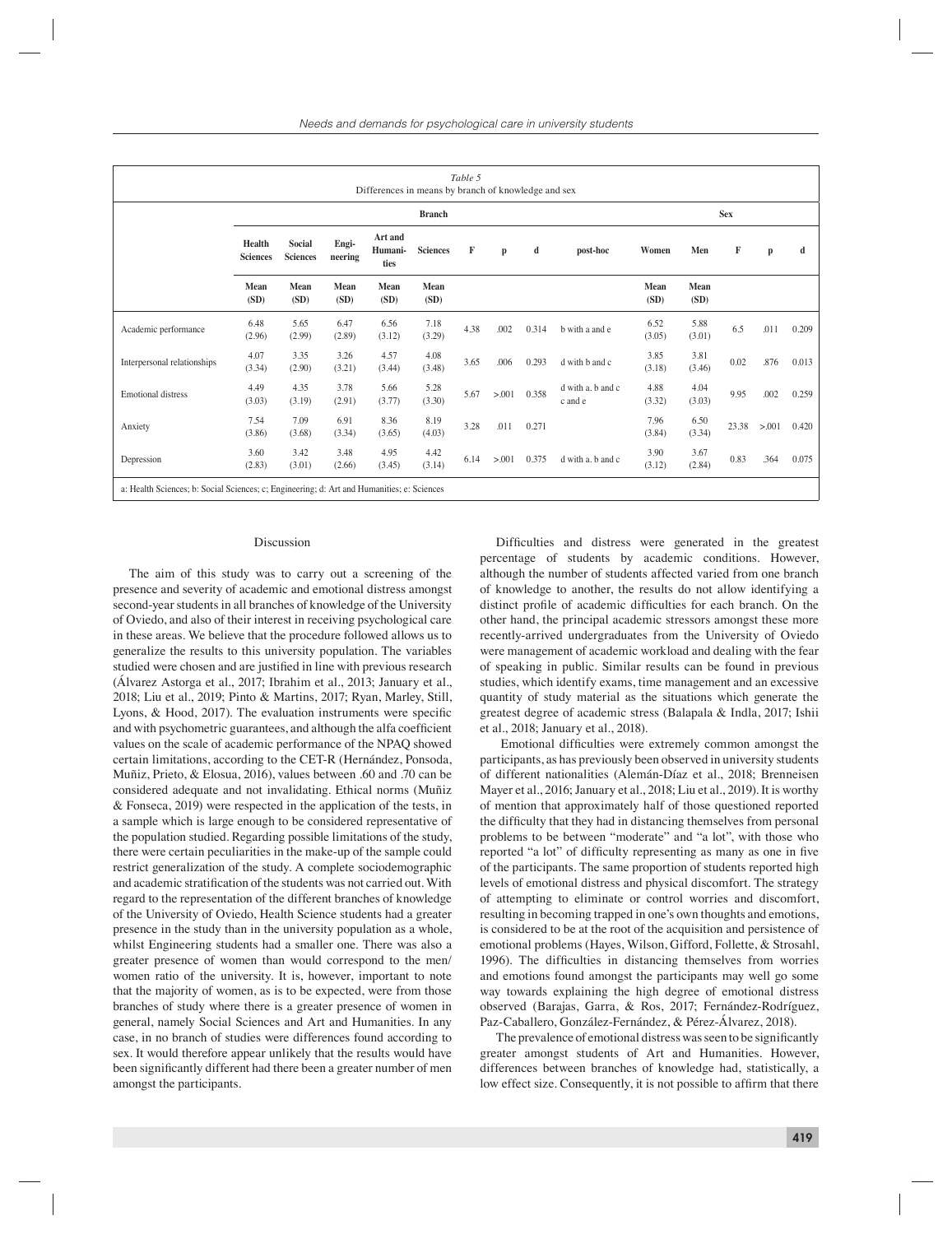exists a particular or characteristic emotional profile of students according to their branch of study. The fact that emotional difficulties affect all branches of study and academic years has also been observed in previous studies (Balapala & Indla, 2017; Ibrahim et al., 2013; January et al., 2018; Liu et al, 2019).

The measure used for screening emotional distress showed that one in every five participants suffered from anxiety and/or depression. Although a specific psychological evaluation would be necessary in order to confirm a psychopathologic diagnosis, the HADS (Zigmond & Snaith, 1983) offers the necessary guarantees (Norton et al., 2013) to maintain the validity of the data collected and to conclude that the emotional distress amongst the participants is high and greater than that of the population in general (Haro et al., 2006). Various studies offer similar results, observing rates of depression oscillating between 10% and 85% in university populations (Álvarez Astorga et al., 2017; Silva et al., 2017) and a prevalence of anxiety symptomatology of between 21.2% (Cooper, Downing, & Brownell, 2018) and 47.1% (Balanza Galindo et al., 2009).

Clearly consistent with the problems detected, the situations which generated the greatest demand for psychological care were the fear of speaking in public, difficulty in requesting help and in distancing oneself from one's own problems. Other authors coincide in identifying these psychological difficulties and also affirm that they are not usually diagnosed or treated (Brenneisen Mayer et al., 2016; Pinto & Martins, 2017; Silva et al., 2017) despite the fact that the students who suffer from them have worse academic results, greater difficulty in graduating and a worse quality of life (Alemán-Díaz et al., 2018; Ishii et al., 2018; Lee & Jung, 2018).

The demands of students from all branches of knowledge for help in promoting healthy habits focused on sleep habits and healthy eating. A sedentary lifestyle with not enough time to follow

a healthy diet during the university years has been identified as a risk factor in obesity (González, Díaz, Mendizábal, Medina, & Morales, 2014). The proportion of students that requested help in preventing risk behaviours such as substance abuse, addictive habits or in the sphere of sexual relationships was lower. This is probably due to inadequate perception of the risk involved (Eisenberg et al., 2012; Lee & Jung, 2018). In this study, as in previous ones, it can be seen that a lower number of students requested help than the number that admitted to having difficulties (Ryan et al., 2017). It is important to stress the fact that the difference between these numbers is only reduced when university psychological services are available (Eisenberg et al., 2012; Pinto & Martins, 2017). What limits the generation of a demand for specialized psychological assistance is, to a large extent, the absence of available services, not an underestimation of the importance of or need for such assistance (Campos et al., 2017; Ishii et al., 2018).

To conclude, the academic and emotional difficulties identified are common amongst more recently-arrived students in the University of Oviedo and coincide with those identified in other university populations. Consequently, the prevention, identification and treatment of these psychological problems ought to be included amongst the concerns and competences of universities, particularly when the therapeutic effect of psychological care amongst university students has repeatedly been identified as a factor in preventing university drop-out and in promoting performance and quality of life.

#### Acknowledgments

We would like to thank Adriana Cuetos<sup>®</sup>, Tamara García and Dolores Paz, whose enthusiasm, effort and work helped decisively in the development of this project.

#### References

- Alemán-Díaz, A. Y., Backhaus, S., Chukwujama, O., Dare, S., Fenski, F., Henking, C., ... & Weber, M. W. (2018). *Situation of child and adolescent health in Europe*. Denmark: WHO Regional Office for Europe. Retrieved from https://strathprints.strath.ac.uk/67498/
- Álvarez Astorga, A., De la Red Gallego, M. H., Alonso Sánchez, A., de la Fuente Ballesteros, S., Delgado Santillana, T., Hernández Antón, R., & Blanco Garrote J. A. (2017). Anxiety, depression and suicidal behavior among medical students from the university of Valladolid. *European Psychiatry, 41,* S290. doi: 10.1016/j.eurpsy.2017.02.156
- Balanza Galindo, S., Morales Moreno, I., & Guerrero Muñoz, J. (2009). Prevalencia de ansiedad y depresión en una población de estudiantes universitarios: factores académicos y sociofamiliares asociados [Prevalence of anxiety and depressive disorders in university students: Associated academic and socio-family factors]. *Clínica y Salud, 20*(2), 177-187.
- Balapala K.R., & Indla, D. (2017). Depression, anxiety, and stress among health science students belonging to non-affluent families: A university-based study. *International Journal of Scientific Study*, *4*(12), 99-102. doi: 10.17354/ijss/2017/106.
- Barajas, S., Garra, L., & Ros, L. (2017). Avoidance in anxiety and depression: Adaptation of the cognitive-behavioral avoidance scale in a Spanish sample. *The Spanish Journal of Psychology, 22*, 20:E18. doi: 10.1017/sjp.2017.16
- Beiter, R., Nash, R., McCrady, M., Rhoades, D., Linscomb, M., Clarahan, M., & Sammut, S. (2015). The prevalence and correlates of depression, anxiety, and stress in a sample of college students. *Journal of Affect Disorders, 1*(173), 90-96. doi: 10.1016/j.jad.2014.10.054
- Brenneisen Mayer, F., Souza Santos, I., Silveira, P. S., Itaqui Lopes, M. H., de Souza A. R., Campos E. P., …. & Tempski, P. (2016). Factors associated to depression and anxiety in medical students: A multicenter study. *BMC Medical Education, 16*(1), 282-293. doi: 10.1186/s12909- 016-0791-1
- Campos, C. R., Oliveira, M. L., Mello, T. M., & Dantas, C. D. (2017). Academic performance of students who underwent psychiatric treatment at the students' mental health service of a Brazilian university. *Sao Paulo Medical Journal, 135*(1), 23-28. doi: 10.1590/1516- 3180.2016.017210092016
- Cooper, K. M., Downing, V. R., & Brownell, S. E. (2018). The influence of active learning practices on student anxiety in large-enrollment college science classrooms. *International Journal of STEM Education*, *5*(1), 23-41. doi: 10.1186/s40594-018-0123-6
- Derogatis, L. R., & Melisaratos, N. (1983). The Brief Symptom Inventory. An introductory report. *Psychological Medicine, 13*, 596-605.
- Eisenberg, D., Speer, N., & Hunt, J. B. (2012). Attitudes and beliefs about treatment among college students with untreated mental health problems. *Psychiatric Services, 63*(7), 711-3. doi: 10.1176/appi. ps.201100250
- Feldman, L., Goncalves, L., Chacón-Puignau, G., Zaragoza, J., Bagés, N., & Rabassó, J. (2008). Relationships between academic stress, social support, mental health and academic performance in Venezuelan university students. *Universitas Pshycologica, 7*(3), 739-752.
- Fernández, C., García, T., & Paz, M. D. (2015). *Cuestionario de Valoración de Necesidades de Atención Psicológica* [Evaluation of